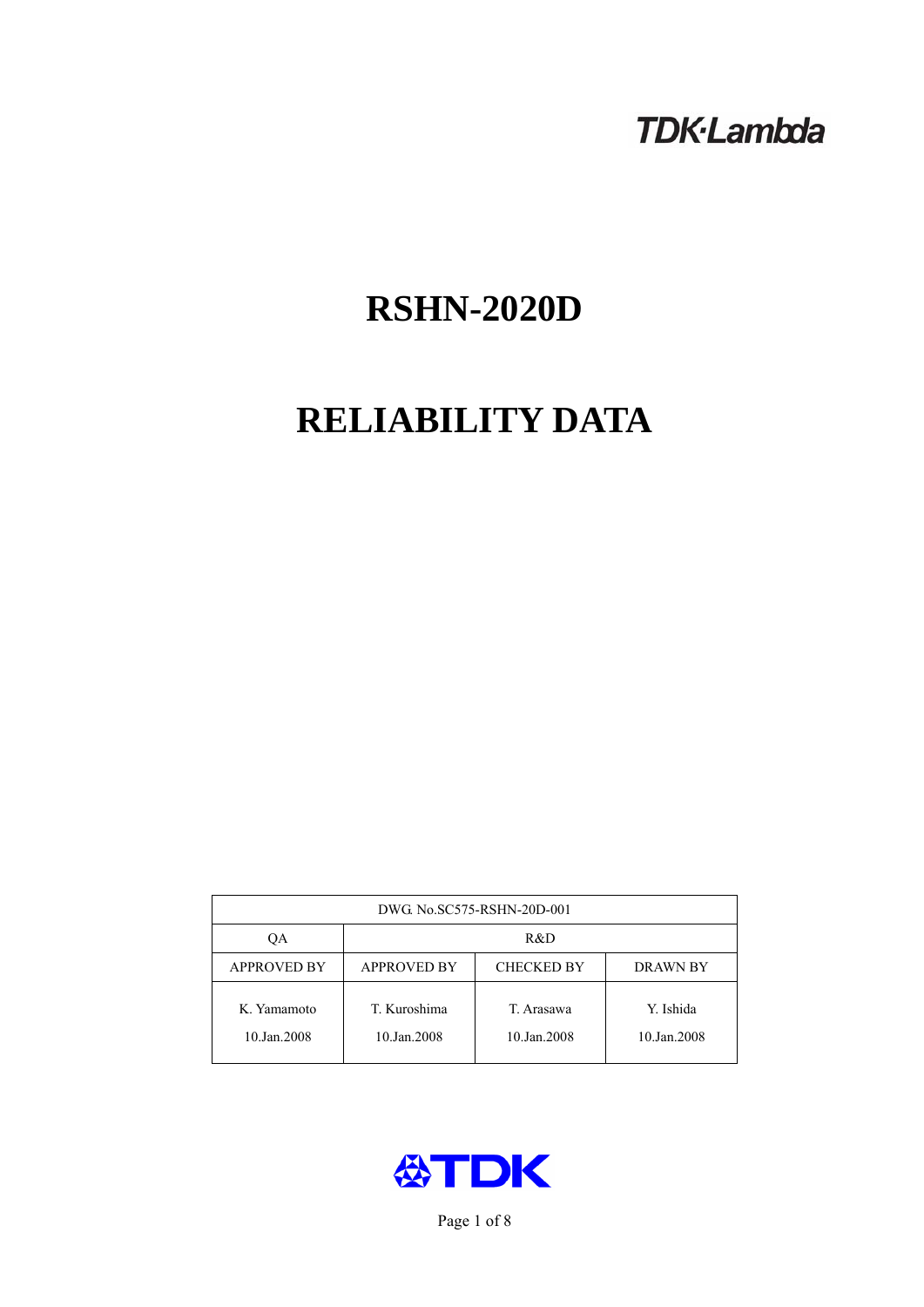#### **RSHN-2020D**

# **I N D E X**

|                                     | Page   |
|-------------------------------------|--------|
| 1. Calculated Values of MTBF        | Page-3 |
| 2. Vibration Test                   | Page-4 |
| 3. Heat Cycle Test                  | Page-5 |
| 4. Humidity Test                    | Page-6 |
| 5. High Temperature Resistance Test | Page-7 |
| 6. Low Temperature Storage Test     | Page-8 |

The following data are typical values. As all units have nearly the same characteristics, the data to be considered as ability values.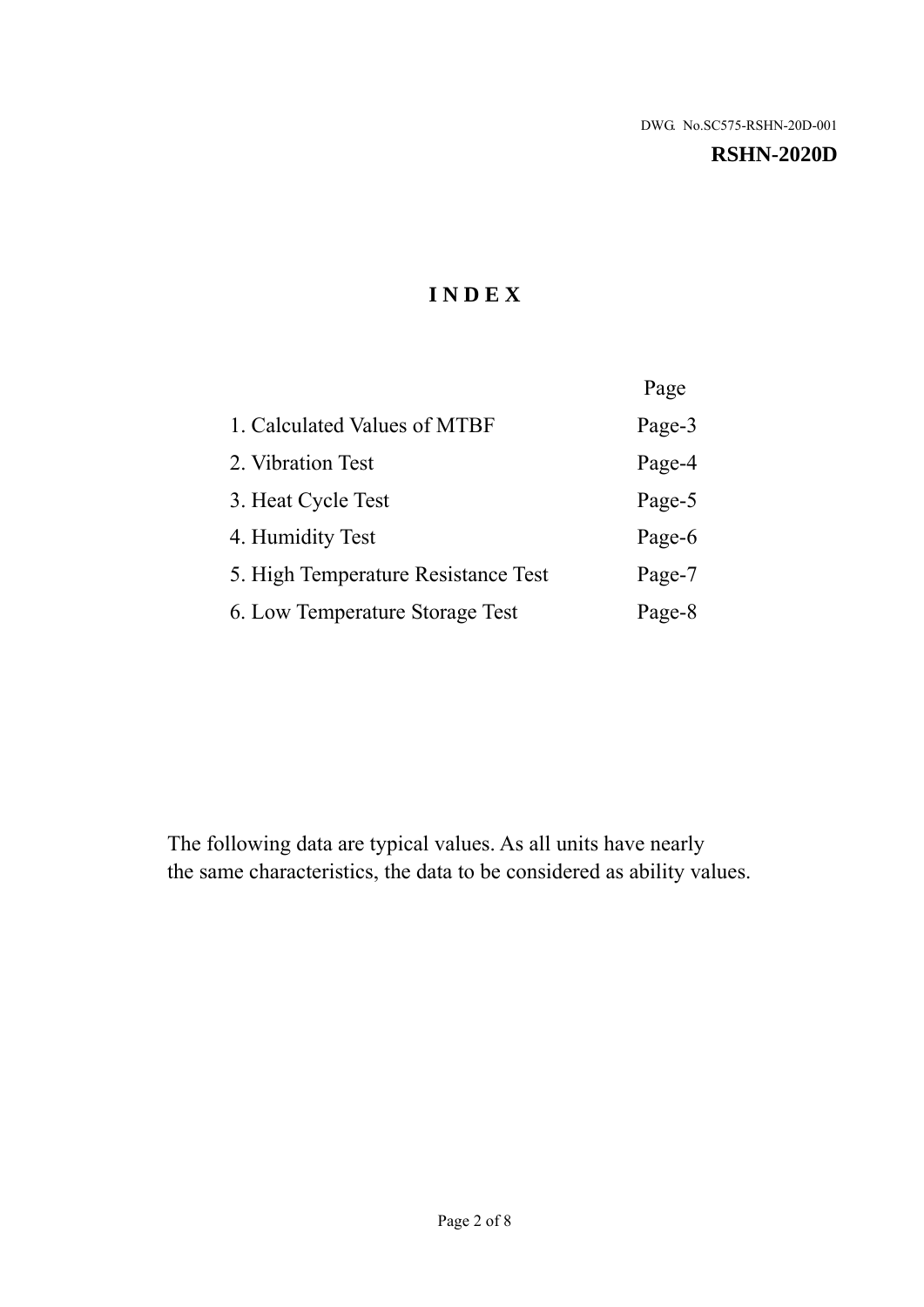#### **RSHN-2020D**

1. Calculated values of MTBF

MODEL : RSHN-2020D

(1) Calculating Method

 Calculated based on parts stress reliability projection of MIL-HDBK-217F NOTICE2.

Individual failure rates  $\lambda$  G is given to each part and MTBF is calculated by the count of each part.

$$
MTBF = \frac{1}{\lambda_{\text{equip}}} = \frac{1}{\sum_{i=1}^{n} N_i (\lambda_G \pi_Q)_i} \times 10^6 \text{ (hours)}
$$

| : Total equipment failure rate (Failure / $10^6$ Hours)                   |
|---------------------------------------------------------------------------|
| : Generic failure rate for the $\hbar$ generic part                       |
| (Failure/ $10^6$ Hours)                                                   |
| : Quantity of <i>i</i> th generic part                                    |
| : Number of different generic part categories                             |
| : Generic quality factor for the <i>i</i> th generic part ( $\pi Q = 1$ ) |
|                                                                           |

- (2) MTBF Values
	- GF : Ground, Fixed

 $MTBF = 5,410,084$  (Hours)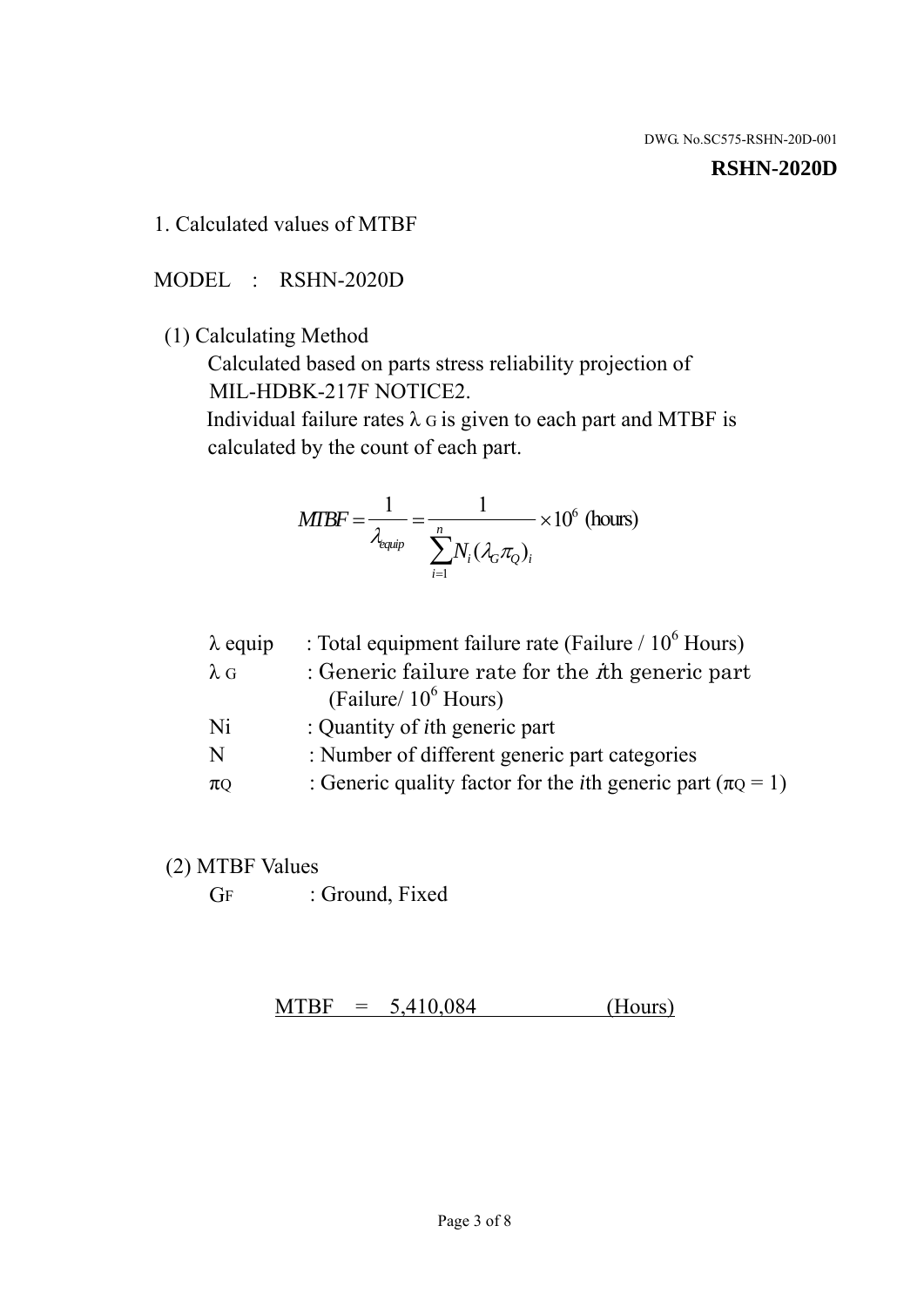#### **RSHN-2020D**

2. Vibration Test

# MODEL : RSHN-2020D (Representation Product : RSEN-2030D)

- (1) Vibration Test Class Frequency Variable Endurance Test
- (2) Equipment Used Controller VS-1000-6, Vibrator 905-FN ( IMV CORP.)
- (3) The Number of D.U.T. (Device Under Test) 5 units
- (4) Test Condition
	- · Frequency : 10~55Hz
	- $\cdot$  Acceleration : 9.8m/s<sup>2</sup>, Sweep for 1 min.
	- · Dimension and times : X, Y and Z directions for 1 hour each.

# (5) Test Method

Fix the D.U.T. on the fitting-stage

# (6) Test Results

PASS

#### Typical Sample Data

| Check item                         | Spec.                           |           | <b>Before Test</b>  | After Test        |
|------------------------------------|---------------------------------|-----------|---------------------|-------------------|
| Attenuation (dB)                   | Differential Mode: 25dBmin.     | $0.4$ MHz | 38.80               | 39.10             |
|                                    |                                 | 30 MHz    | 56.51               | 55.42             |
|                                    | Common Mode: 25dBmin.           | 2 MHz     | 36.23               | 36.01             |
|                                    |                                 | 30 MHz    | 37.14               | 36.63             |
| Leakage Current (mA)               | $1mA$ max. $(250V, 60Hz)$       | Line1     | 0.41                | 0.40              |
|                                    |                                 | Line2     | 0.41                | 0.40              |
| DC Resistance $(m\Omega)$          | $6m \Omega$ max.                |           | 3.62                | 3.60              |
| <b>Test Voltage</b>                | $L-L: 1768Vdc$ 60s.             |           |                     | OK                |
|                                    | $L-E: 2500$ Vac 60s.            |           | OK                  |                   |
| Isolation Resistance ( $M\Omega$ ) | $100M \Omega$ min. (500Vdc 60s) |           | $4.0 \times 10^{6}$ | $4.0 \times 10^6$ |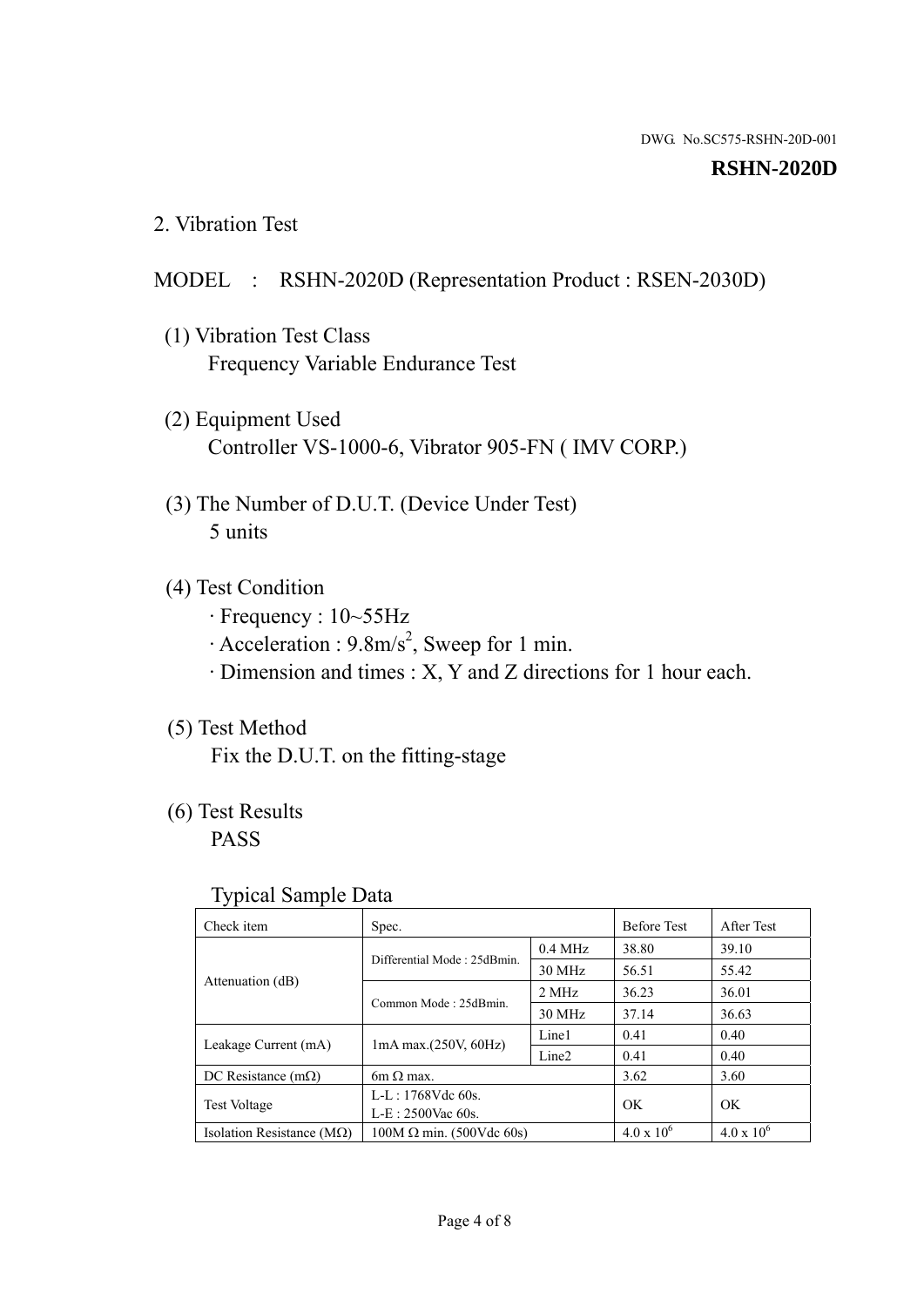1 cycle

30min.

3min.

30min.

3. Heat Cycle Test

# MODEL : RSHN-2020D (Representation Product : RSEN-2030)

- (1) Equipment Used TEMPERATURE CHAMBER TSA-71H-W (ESPEC CORP.)
- (2) The Number of D.U.T. (Device Under Test) 5 units
- (3) Test Conditions
	- · Ambient Temperature : -25~+85°C · Test Cycles : 100cycles
- (4) Test Method

 Before the test check if there is no abnormal characteristics and put the D.U.T. in the testing chamber. Then test it in the above cycles, After the test is completed leave it for 1 hour at room temperature and check it if there is no abnormal each characteristics.

 $+85$ °C

 $-25$ °C

(5) Test Results

PASS

| <b>Typical Sample Data</b> |  |
|----------------------------|--|
|                            |  |

| Check item                    | Spec.                           |                   | <b>Before Test</b> | After Test        |
|-------------------------------|---------------------------------|-------------------|--------------------|-------------------|
|                               | Differential Mode: 25dBmin.     | $0.4$ MHz         | 40.06              | 40.06             |
|                               |                                 | 30 MHz            | 55.64              | 57.12             |
| Attenuation (dB)              | Common Mode: 25dBmin.           | 2 MHz             | 35.40              | 36.74             |
|                               |                                 | 30 MHz            | 37.70              | 37.36             |
| Leakage Current (mA)          | 1mA max. (250V, 60Hz)           | Line1             | 0.41               | 0.49              |
|                               |                                 | Line <sub>2</sub> | 0.42               | 0.48              |
| DC Resistance $(m\Omega)$     | $6m \Omega$ max.                |                   | 3.48               | 3.22              |
| <b>Test Voltage</b>           | $L-L: 1768Vdc$ 60s.             |                   | OK                 | OK.               |
|                               | L-E: 2500Vac 60s.               |                   |                    |                   |
| Isolation Resistance ( $MQ$ ) | $100M \Omega$ min. (500Vdc 60s) |                   | $9.5 \times 10^5$  | $9.4 \times 10^5$ |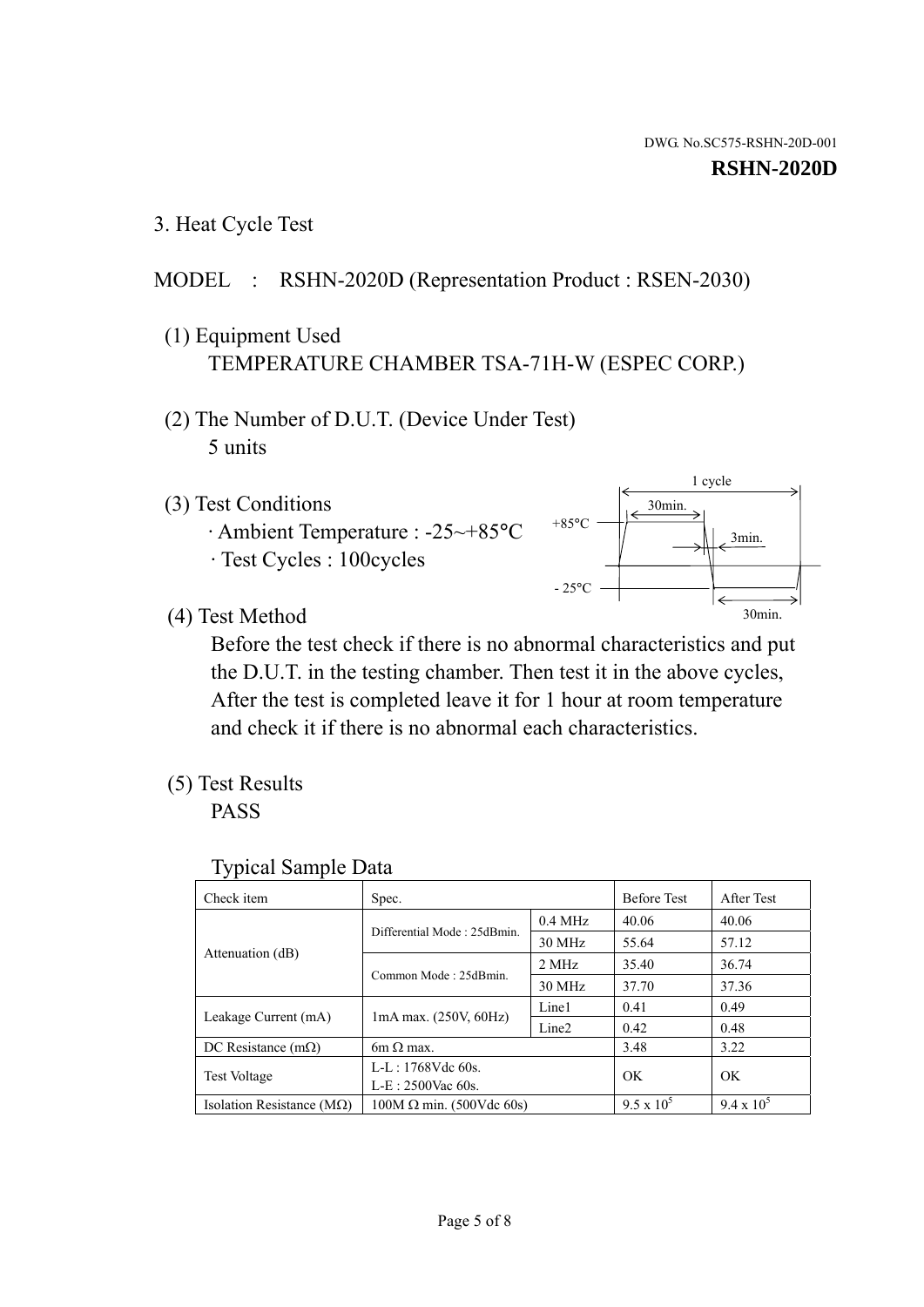4. Humidity Test

# MODEL : RSHN-2020D (Representation Product : RSEN-2030)

- (1) Equipment Used TEMP. & HUMID. CHAMBER PR-4KT (ESPEC CORP.)
- (2) The Number of D.U.T. (Device Under Test) 5 units

### (3) Test Conditions

- · Ambient Temperature : +40°C
- · Test Time : 500 hours
- · Ambient Humidity : 90~95% RH No Dewdrop

# (4) Test Method

 Before the test check if there is no abnormal characteristics and put the D.U.T. in the testing chamber. Then test it in the above conditions. After the test is completed leave it for 1 hour at room temperature and check it if there is no abnormal each characteristics.

### (5) Test Results

PASS

| ╯┸                            |                                 |                   |                     |                     |
|-------------------------------|---------------------------------|-------------------|---------------------|---------------------|
| Check item                    | Spec.                           |                   | <b>Before Test</b>  | After Test          |
| Attenuation (dB)              | Differential Mode: 25dBmin.     | $0.4$ MHz         | 40.92               | 39.42               |
|                               |                                 | 30 MHz            | 57.38               | 55.62               |
|                               | Common Mode: 25dBmin.           | 2 MHz             | 36.16               | 36.22               |
|                               |                                 | 30 MHz            | 37.34               | 37.92               |
| Leakage Current (mA)          | $1mA$ max. $(250V, 60Hz)$       | Line1             | 0.42                | 0.41                |
|                               |                                 | Line <sub>2</sub> | 0.42                | 0.43                |
| DC Resistance $(m\Omega)$     | $6m \Omega$ max.                |                   | 3.62                | 3.58                |
| <b>Test Voltage</b>           | L-L: 1768Vdc 60s.               |                   | OK                  | OK                  |
|                               | $L-E: 2500$ Vac 60s.            |                   |                     |                     |
| Isolation Resistance ( $MQ$ ) | $100M \Omega$ min. (500Vdc 60s) |                   | $3.6 \times 10^{6}$ | $4.5 \times 10^{6}$ |

#### Typical Sample Data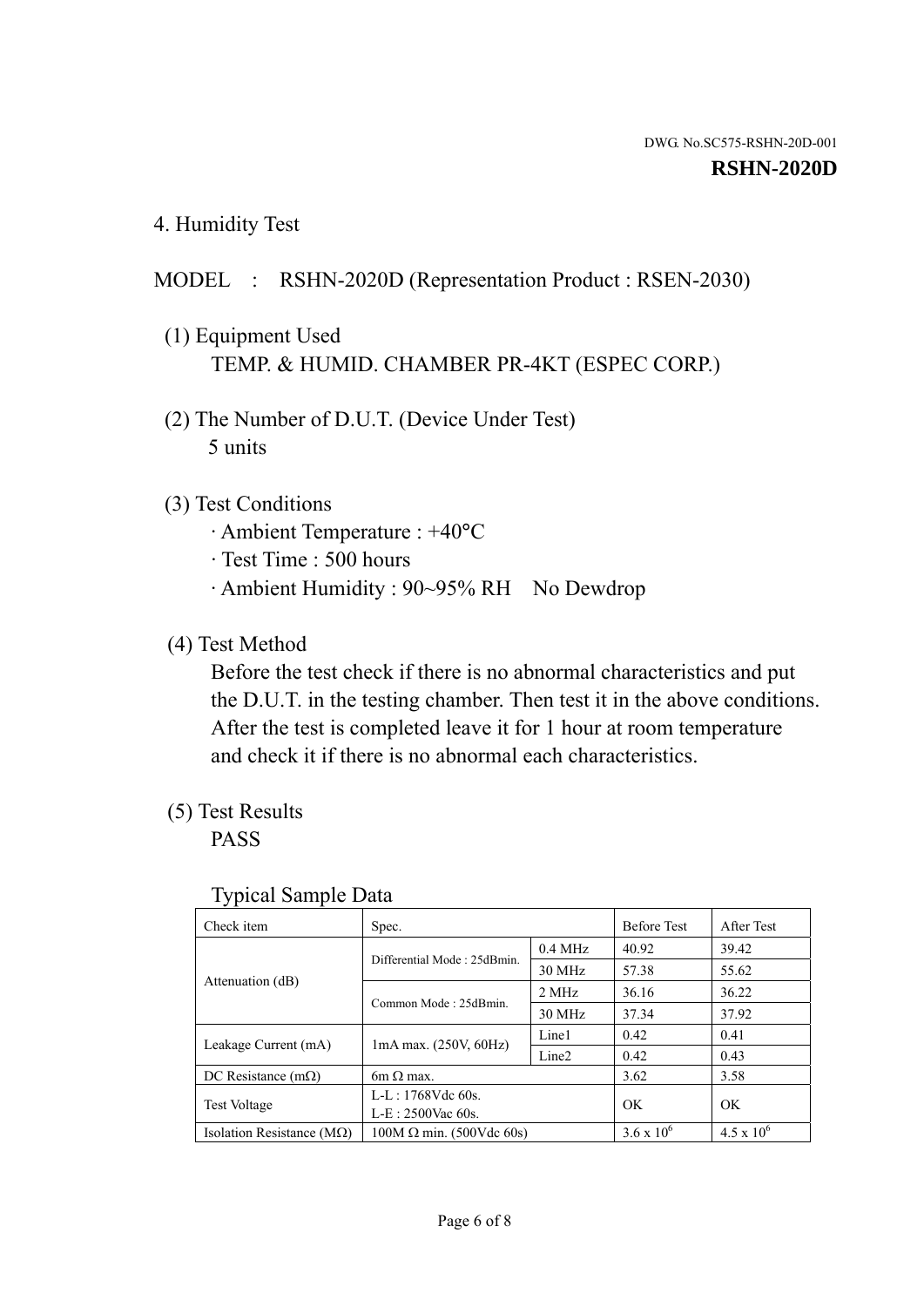5. High Temperature Resistance Test

# MODEL : RSHN-2020D (Representation Product : RSEN-2060)

- (1) Equipment Used TEMPERATURE CHAMBER PHH-300 ( ESPEC CORP.)
- (2) The Number of D.U.T. (Device Under Test) 5 units
- (3) Test Conditions
	- · Ambient Temperature : +55°C
	- · Test Time : 500 hours
	- · Operating : DC 60A
- (4) Test Method

 Before the test check if there is no abnormal characteristics and put the D.U.T. in the testing chamber. Then test it in the above conditions. After the test is completed leave it for 1 hour at room temperature and check it if there is no abnormal each characteristics.

(5) Test Results

PASS

| ╯┸                                 |                                 |                   |                     |                     |
|------------------------------------|---------------------------------|-------------------|---------------------|---------------------|
| Check item                         | Spec.                           |                   | <b>Before Test</b>  | After Test          |
| Attenuation (dB)                   |                                 | $0.2$ MHz         | 57.86               | 58.52               |
|                                    | Differential Mode: 25dBmin.     | 30 MHz            | 52.04               | 51.94               |
|                                    | Common Mode: 25dBmin.           | 2 MHz             | 35.90               | 36.04               |
|                                    |                                 | 30 MHz            | 26.60               | 27.62               |
| Leakage Current (mA)               | $1mA$ max. $(250V, 60Hz)$       | Line1             | 0.45                | 0.46                |
|                                    |                                 | Line <sub>2</sub> | 0.46                | 0.46                |
| DC Resistance $(m\Omega)$          | $3m \Omega$ max.                |                   | 2.22                | 2.24                |
| <b>Test Voltage</b>                | $L-L: 1768Vdc$ 60s.             |                   | OK                  | OK                  |
|                                    | $L-E: 2500$ Vac 60s.            |                   |                     |                     |
| Isolation Resistance ( $M\Omega$ ) | $100M \Omega$ min. (500Vdc 60s) |                   | $4.1 \times 10^{6}$ | $4.6 \times 10^{6}$ |

#### Typical Sample Data